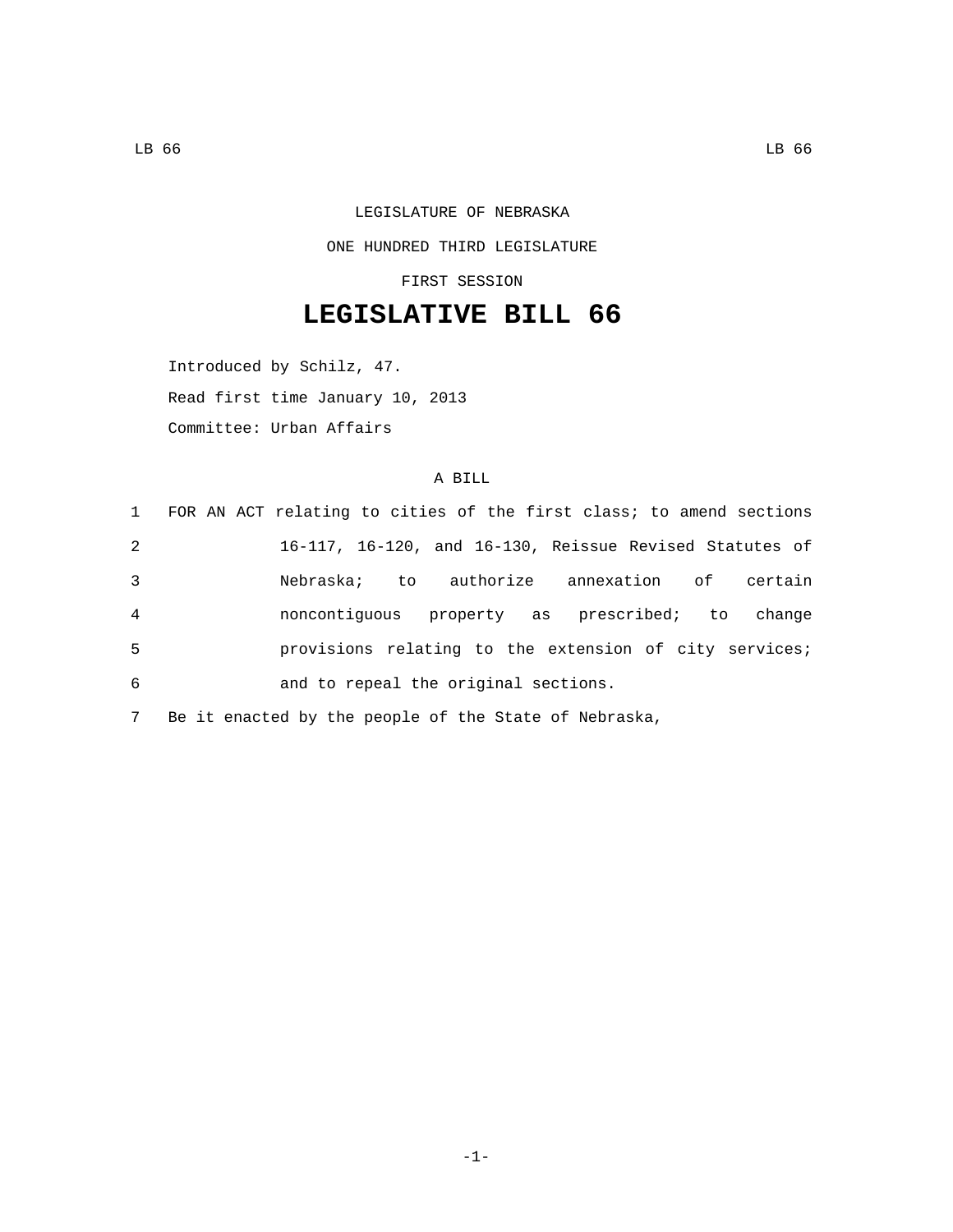| 1  | Section 1. Section 16-117, Reissue Revised Statutes of                |
|----|-----------------------------------------------------------------------|
| 2  | Nebraska, is amended to read:                                         |
| 3  | $16-117$ (1) $(a)$ Except as provided in sections 13-1111 to          |
| 4  | 13-1120 and 16-130 and subject to this section, the mayor and city    |
| 5  | council of a city of the first class may by ordinance at any time     |
| 6  | include within the corporate limits of such city (i) any contiguous   |
| 7  | or adjacent lands, lots, tracts, streets, or highways as are urban or |
| 8  | suburban in character and in such direction as may be deemed proper   |
| 9  | and (ii) any noncontiguous lands, lots, or tracts that are owned by   |
| 10 | such city.                                                            |
| 11 | (b) Such grant of power shall not be construed as                     |
| 12 | conferring power upon the mayor and city council to extend the limits |
| 13 | of a city of the first class over any agricultural lands which are    |
| 14 | rural in character.                                                   |
| 15 | (2) Any owner of property which constitutes part of a                 |
| 16 | redevelopment project area so designated by a city of the first class |
| 17 | or its community redevelopment authority in accordance with the       |
| 18 | provisions of the Community Development Law and sections 18-2145 to   |
| 19 | 18-2154 may by petition request that such property be included within |
| 20 | the corporate limits of such city if such annexation is for the       |
| 21 | purpose of implementing a lawfully adopted redevelopment plan         |
| 22 | containing a provision dividing ad valorem taxes as provided in       |
| 23 | subsection (1) of section 18-2147 and which will involve any          |
| 24 | construction or development of a commercial or industrial nature,     |
| 25 | notwithstanding that such property is not contiguous or adjacent or   |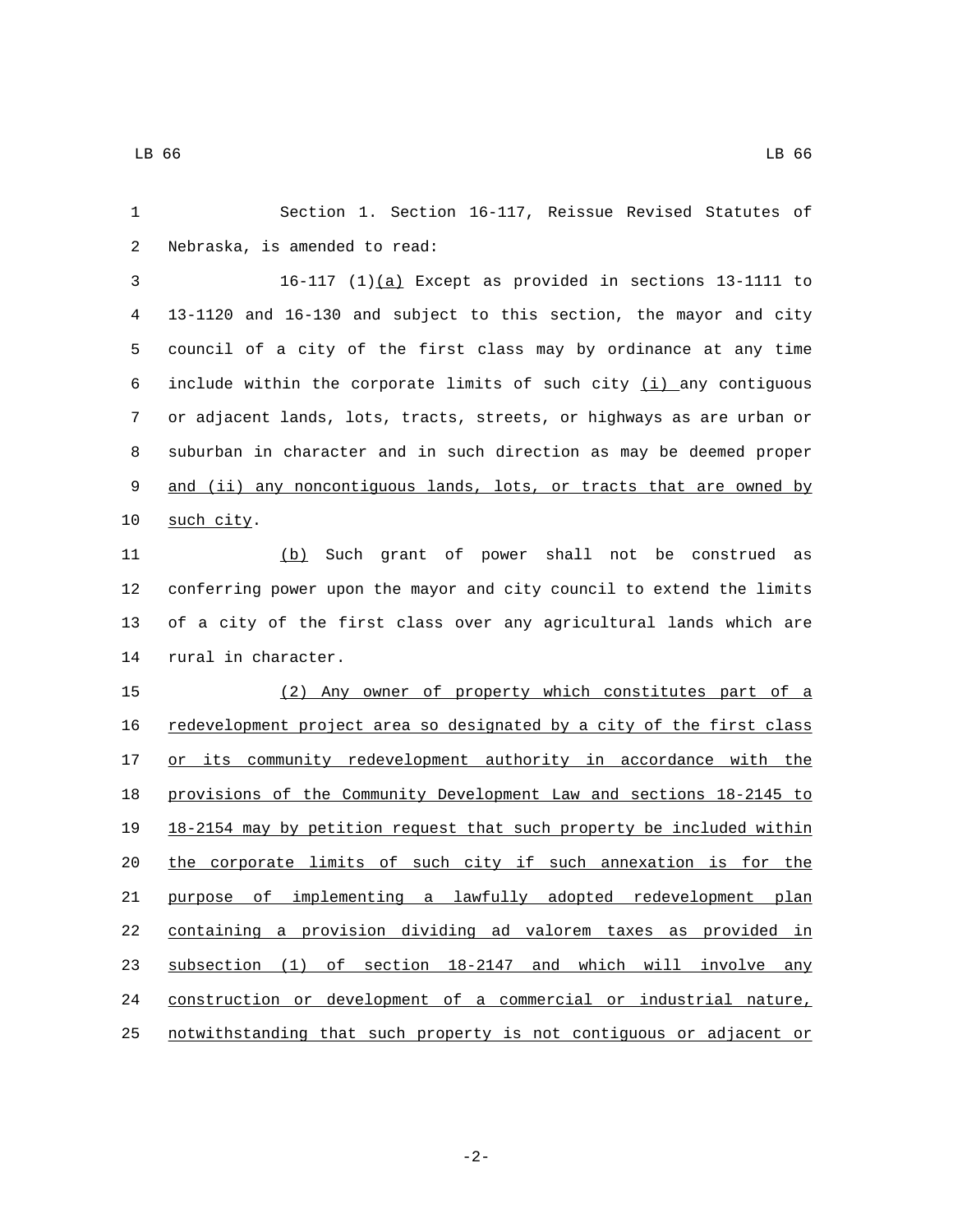is not urban or suburban in character. Such city shall not, in consequence of the annexation under this subsection of any noncontiguous land, exercise the authority granted to it by statute to extend its jurisdiction beyond its corporate boundaries for purposes of planning, zoning, or subdivision development without the agreement of any other city, village, or county currently exercising such jurisdiction over the area surrounding the annexed redevelopment 8 project area. The annexation of any noncontiguous land undertaken pursuant to this subsection shall not result in any change in the service area of any electric utility without the express agreement of the electric utility serving the annexed noncontiguous area at the time of annexation, except that at such time following the annexation 13 of the noncontiguous area as the city lawfully annexes sufficient 14 intervening territory so as to directly connect the noncontiguous 15 area to the main body of the city, such noncontiguous area shall, solely for the purposes of section 70-1008, be treated as if it had 17 been annexed by the city on the date upon which the connecting 18 intervening territory had been formally annexed.

 $\left(\frac{2}{2}\right)$  (3) The invalidity of the annexation of any tract of land in one ordinance shall not affect the validity of the remaining tracts of land which are annexed by the ordinance and which otherwise 22 conform to state law.

23  $(3)$   $(4)$  The city council proposing to annex land under 24 the authority of this section shall first adopt both a resolution 25 stating that the city is proposing the annexation of the land and a

-3-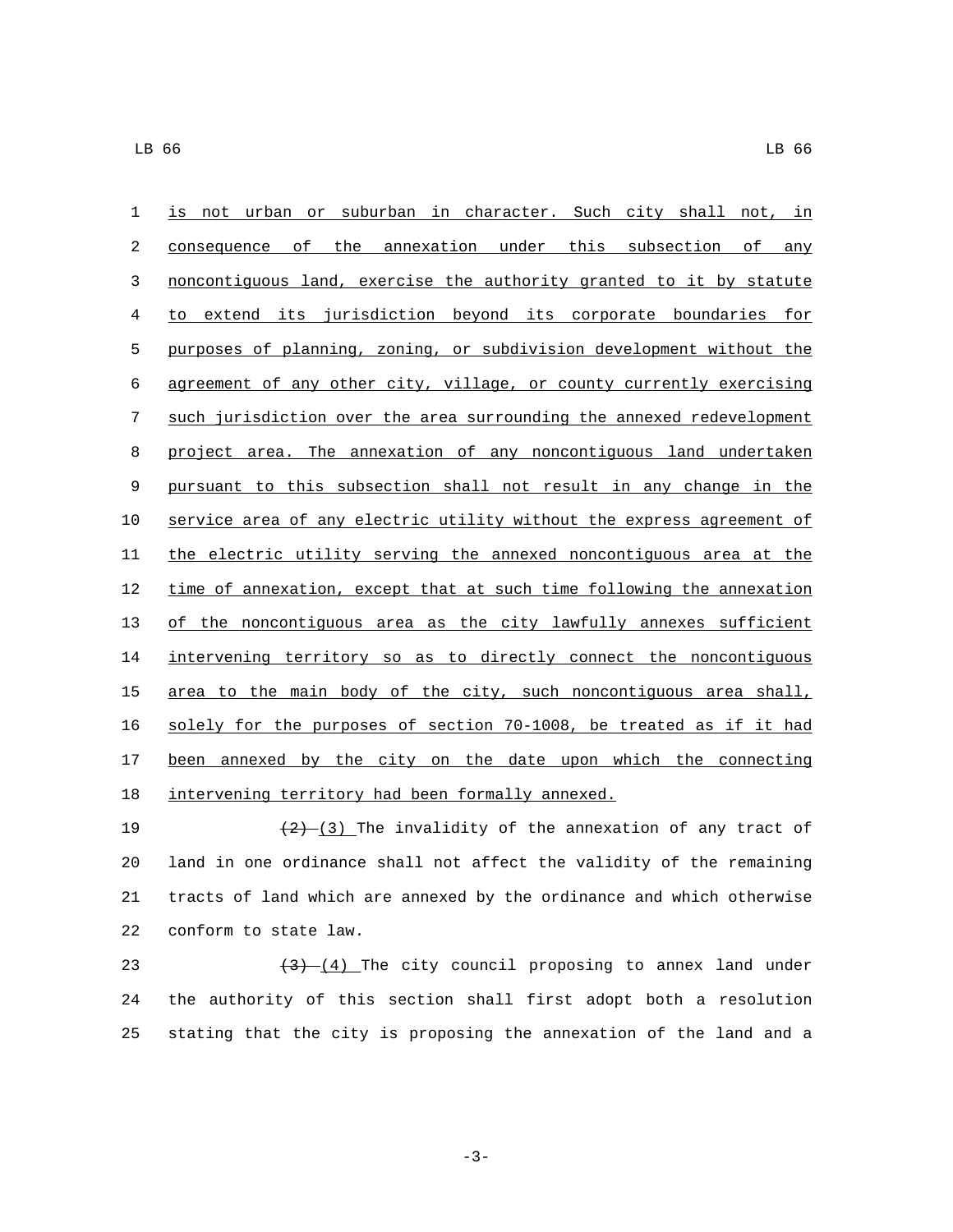LB 66 LB 66 LB 66 LB 66 LB 66 LB 66 LB 66 LB 66 LB 66 LB 66 LB 66 LB 66 LB 66 LB 66 LB 66

 plan for extending city services to the land. The resolution shall 2 state:

 (a) The time, date, and location of the public hearing 4 required by subsection  $(5)$  (6) of this section;

 (b) A description of the boundaries of the land proposed for annexation; and6

 (c) That the plan of the city for the extension of city services to the land proposed for annexation is available for inspection during regular business hours in the office of the city 10 clerk.

 $\left(4\right)$   $\left(5\right)$  The plan adopted by the city council shall contain sufficient detail to provide a reasonable person with a full and complete understanding of the proposal for extending city services to the land proposed for annexation. The plan shall (a) state the estimated cost impact of providing the services to such land, (b) state the method by which the city plans to finance the extension of services to the land and how any services already provided to the land will be maintained, (c) include a timetable for extending services to the land proposed for annexation, and (d) include a map drawn to scale clearly delineating the land proposed for annexation, the current boundaries of the city, the proposed boundaries of the city after the annexation, and the general land-use 23 pattern in the land proposed for annexation.

24  $(5)$   $(6)$  A public hearing on the proposed annexation shall be held within sixty days following the adoption of the resolution

-4-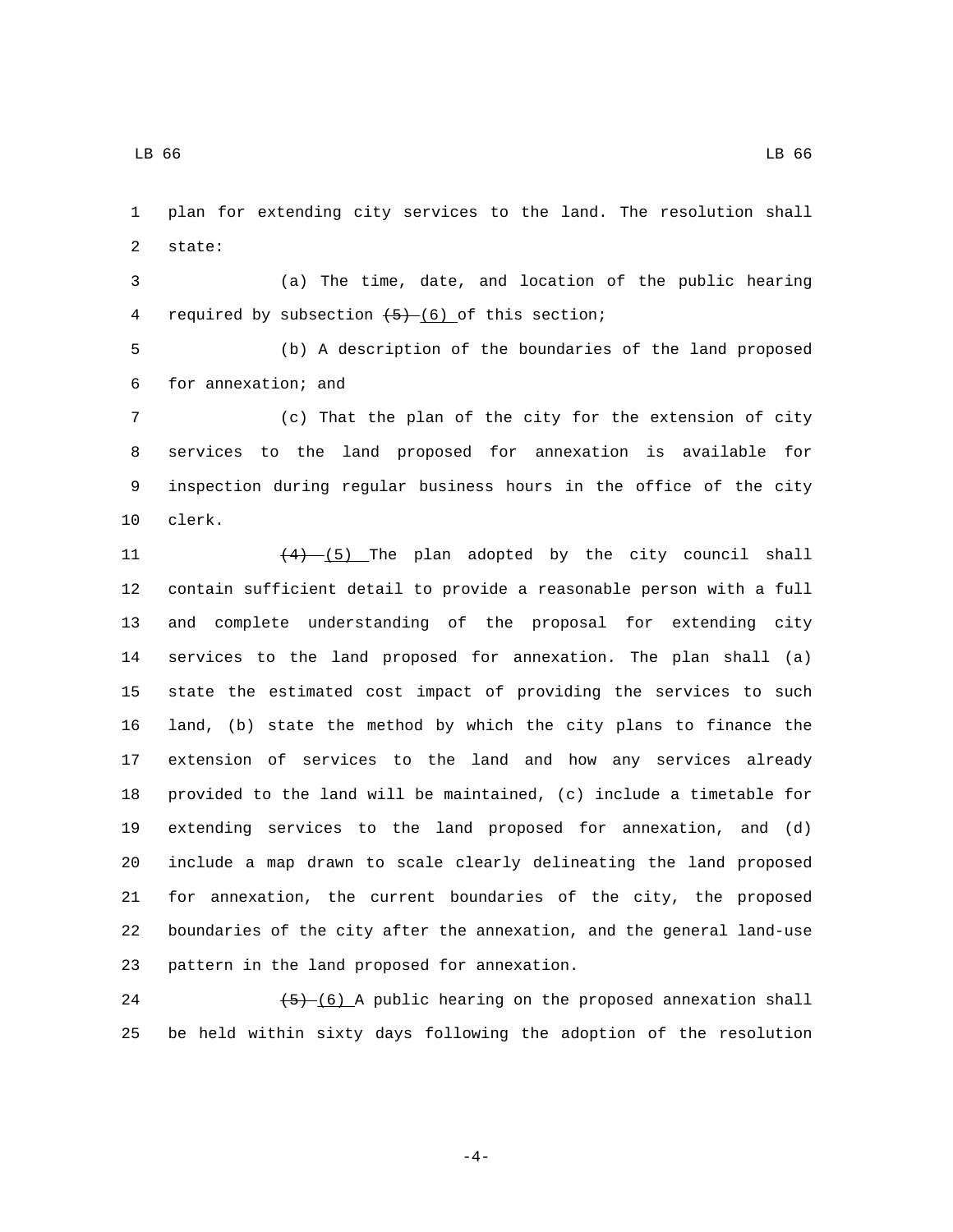LB 66 LB 66 LB 66 LB 66 LB 66 LB 66 LB 66 LB 66 LB 66 LB 66 LB 66 LB 66 LB 66 LB 66 LB 66

 proposing to annex land to allow the city council to receive testimony from interested persons. The city council may recess the hearing, for good cause, to a time and date specified at the hearing.  $(6)$  (7) A copy of the resolution providing for the public hearing shall be published in the official newspaper in the city at least once not less than ten days preceding the date of the public hearing. A map drawn to scale delineating the land proposed for annexation shall be published with the resolution. A copy of the resolution providing for the public hearing shall be sent by first- class mail following its passage to the school board of any school 11 district in the land proposed for annexation.

 $\left(7\right)$   $\left(8\right)$  Any owner of property contiguous or adjacent to a city of the first class may by petition request that such property be included within the corporate limits of such city. The mayor and city council may include such property within the corporate limits of the 16 city without complying with subsections  $(3) - (4)$  through  $(6) - (7)$  of 17 this section.

 $(8)$   $(9)$  Notwithstanding the requirements of this section, the mayor and city council are not required to approve any petition requesting annexation or any resolution or ordinance proposing to 21 annex land pursuant to this section.

22 Sec. 2. Section 16-120, Reissue Revised Statutes of 23 Nebraska, is amended to read:

24 16-120 The (1) Except as provided in subsection (2) of 25 this section, the inhabitants of territories annexed to such a city

-5-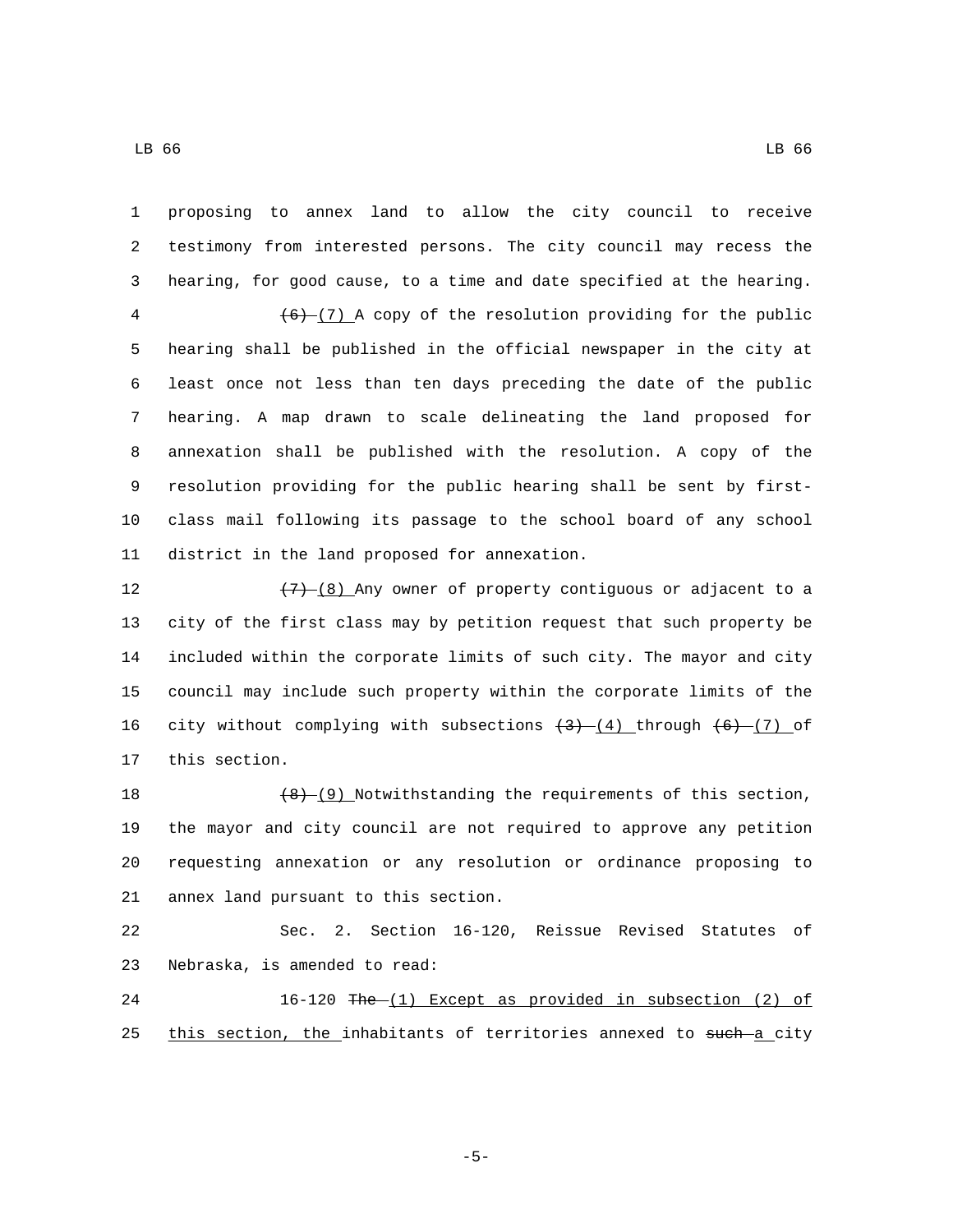of the first class shall receive substantially the services of other inhabitants of such city as soon as practicable. Adequate plans and necessary city council action to furnish such services shall be 4 adopted not later than one year after the date of annexation, and such inhabitants shall be subject to the ordinances and regulations of such city, except that the one-year period shall be tolled pending final court decision in any court action to contest such annexation. (2) For property annexed to a city of the first class pursuant to subsection (2) of section 16-117 or subsection (3) of section 16-130, the city and the owner of such property shall 11 negotiate and enter into an agreement to determine which city services will be provided to such property and when such services will be provided. The terms of the agreement shall be included within 14 the city ordinance authorizing such annexation. (3) The inhabitants of territories annexed to a city of the first class shall be subject to the ordinances and regulations of 17 such city. Sec. 3. Section 16-130, Reissue Revised Statutes of 19 Nebraska, is amended to read: 16-130 (1) The provisions of this section shall govern annexation by a city of the first class located in whole or in part within the boundaries of a county having a population in excess of one hundred thousand inhabitants but less than two hundred thousand 24 inhabitants. 25 (2) $(a)$  Except as provided in sections 13-1111 to 13-1120

-6-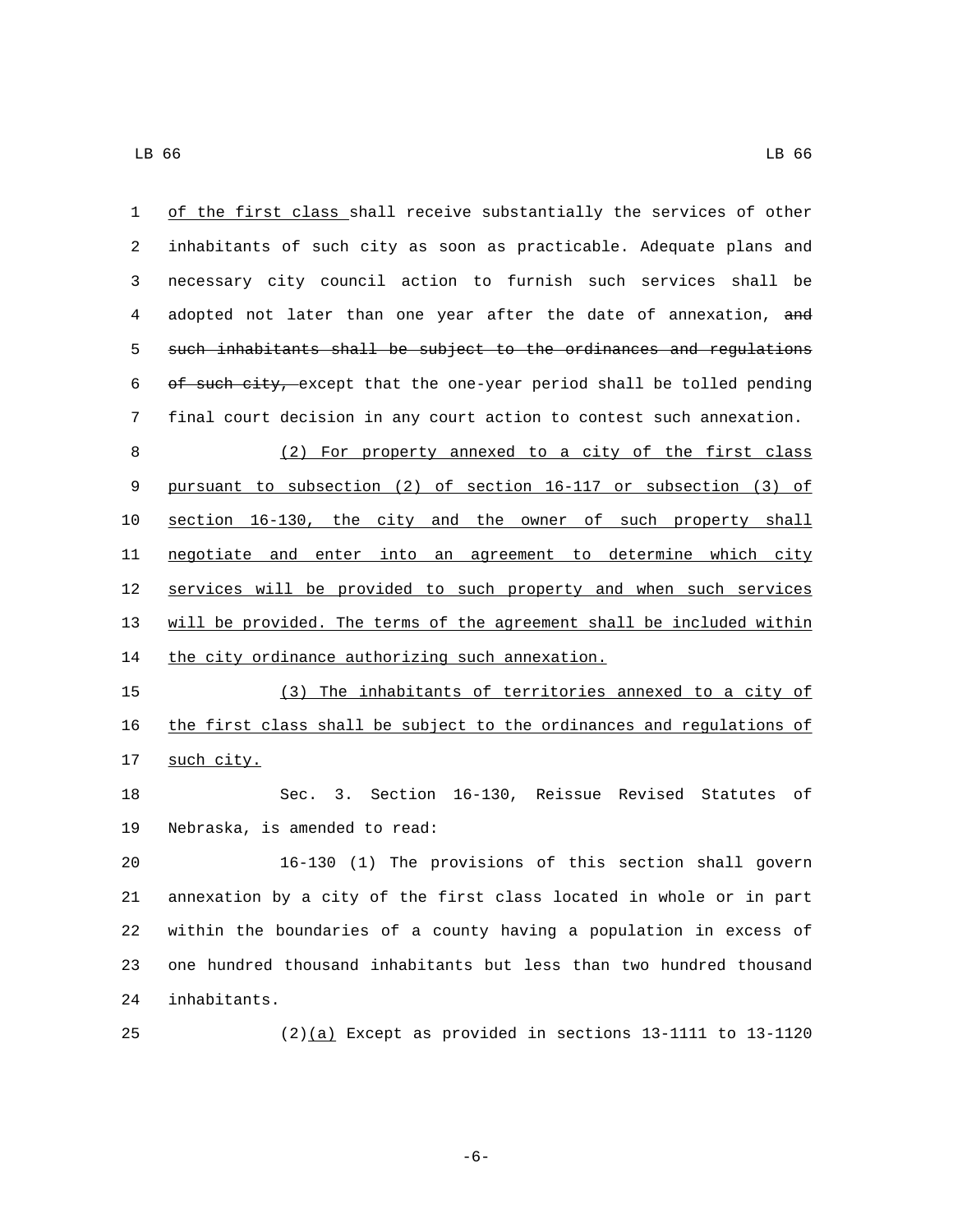and subject to this section, the mayor and city council of a city of the first class described in subsection (1) of this section may by ordinance at any time include within the corporate limits of such city (i) any contiguous or adjacent lands, lots, tracts, streets, or highways as are urban or suburban in character and in such direction as may be deemed proper and (ii) any noncontiguous lands, lots, or 7 tracts that are owned by such city. 8 (b) Such grant of power shall not be construed as conferring power upon the mayor and city council to extend the limits of such a city over any agricultural lands which are rural in 11 character. (3) Any owner of property which constitutes part of a redevelopment project area so designated by a city of the first class described in subsection (1) of this section or its community 15 redevelopment authority in accordance with the provisions of the

 Community Development Law and sections 18-2145 to 18-2154 may by petition request that such property be included within the corporate limits of such city if such annexation is for the purpose of implementing a lawfully adopted redevelopment plan containing a provision dividing ad valorem taxes as provided in subsection (1) of section 18-2147 and which will involve any construction or development of a commercial or industrial nature, notwithstanding that such property is not contiguous or adjacent or is not urban or suburban in character. Such city shall not, in consequence of the annexation under this subsection of any noncontiguous land, exercise

LB 66 LB 66 LB 66 LB 66 LB 66 LB 66 LB 66 LB 66 LB 66 LB 66 LB 66 LB 66 LB 66 LB 66 LB 66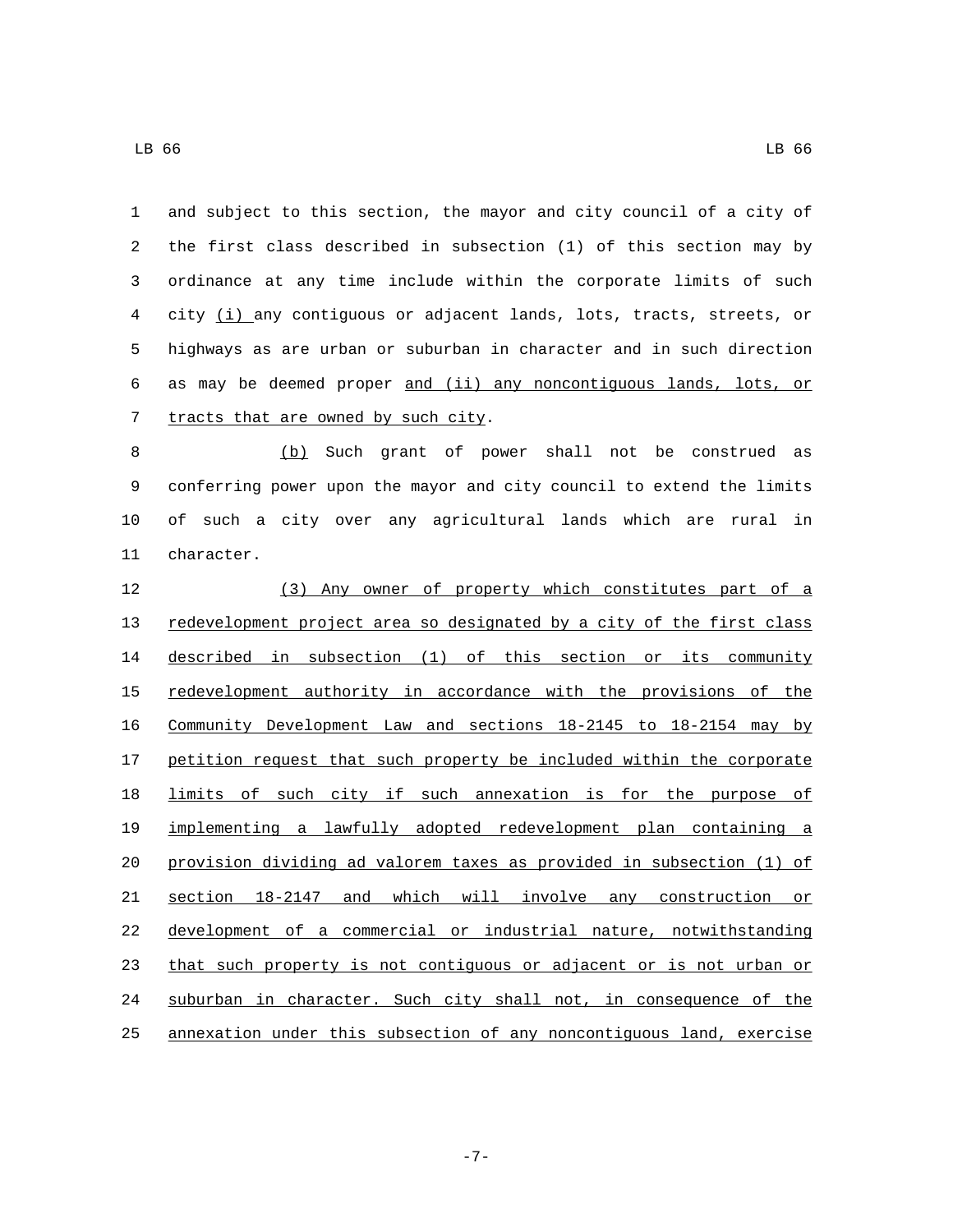the authority granted to it by statute to extend its jurisdiction beyond its corporate boundaries for purposes of planning, zoning, or subdivision development without the agreement of any other city, village, or county currently exercising such jurisdiction over the area surrounding the annexed redevelopment project area. The annexation of any noncontiguous land undertaken pursuant to this subsection shall not result in any change in the service area of any electric utility without the express agreement of the electric utility serving the annexed noncontiguous area at the time of annexation, except that at such time following the annexation of the 11 noncontiguous area as the city lawfully annexes sufficient intervening territory so as to directly connect the noncontiguous 13 area to the main body of the city, such noncontiguous area shall, solely for the purposes of section 70-1008, be treated as if it had been annexed by the city on the date upon which the connecting 16 intervening territory had been formally annexed.

 $\left(3\right)$   $\left(4\right)$  The invalidity of the annexation of any tract of land in one ordinance shall not affect the validity of the remaining tracts of land which are annexed by the ordinance and which otherwise 20 conform to state law.

21  $(4)-(5)$  Any owner of property contiguous or adjacent to such a city may by petition request that such property be included 23 within the corporate limits of such city.

24  $(5)-(6)$  Notwithstanding the requirements of this section, the mayor and city council are not required to approve any petition

-8-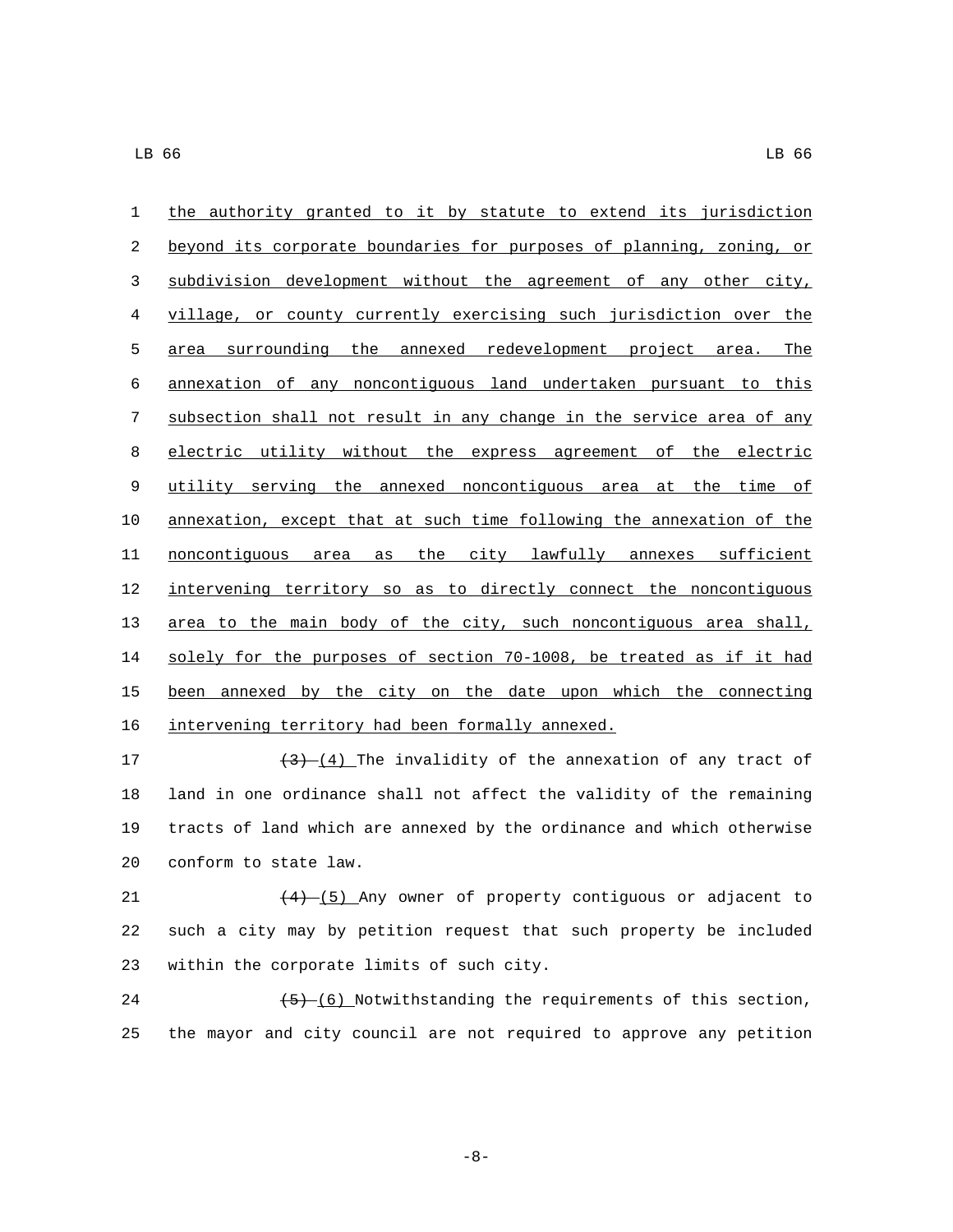requesting annexation or any resolution or ordinance proposing to annex land pursuant to this section.2

 $(6)$  (7) Not later than fourteen days prior to the public hearing before the planning commission on a proposed annexation by the city, the city clerk shall send notice of the proposed annexation by certified mail, return receipt requested, to any of the following entities serving customers in such city or in the area proposed for annexation: Any natural gas public utility as defined in section 66-1802; any natural gas utility owned or operated by the city; any metropolitan utilities district; any public power district; any public power and irrigation district; any municipality; any electric cooperative; and any other governmental entity providing electric service. Such notice shall include a copy of the proposed annexation ordinance, the date, time, and place of the public hearing before the planning commission on the proposed annexation ordinance, and a map showing the boundaries of the area proposed for annexation.

 $\left(7\right)$   $\left(8\right)$  Prior to the final adoption of the annexation ordinance, the minutes of the city council meeting at which such final adoption was considered shall reflect formal compliance with 20 the provisions of subsection  $(6)$   $(7)$  of this section.

 $(8)$   $(9)$  No additional or further notice beyond that 22 required by subsection  $(6)$ - $(7)$  of this section shall be necessary in the event (a) that the scheduled city council public hearing on the proposed annexation is adjourned, continued, or postponed until a later date or (b) that subsequent to providing such notice the

-9-